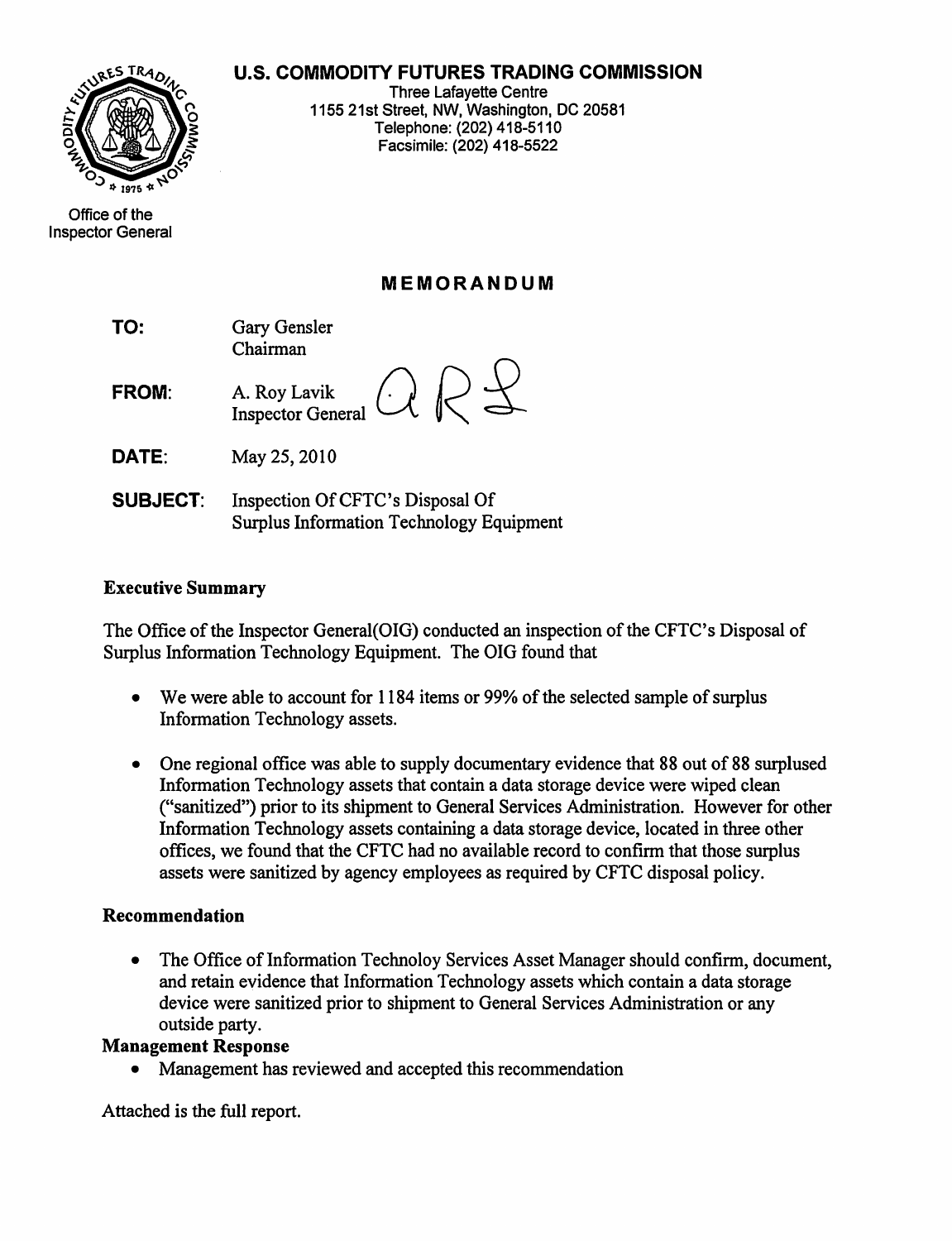### Background

In Fiscal Year  $2009<sup>1</sup>$  the Commodity Futures Trading Commission(CFTC) initiated a technology refresh<sup>2</sup> of all Information Technology(IT) equipment provided to employees.<sup>3</sup> Consequently, the replaced equipment, e.g. personal computers<sup>4</sup>, computer monitors, and other electronic equipment became surplus equipment. Once an agency declares personal property to be in excess of their need the property is transferred to the General Services Administration(GSA) which then follows established guidelines stated in the Federal Management Regulation  $(FMR)^5$ for disposing surplus equipment. Alternatively, Executive Order 12999<sup>6</sup> permits an agency to donate excess electronic equipment directly to needy schools, which the agency elected to do for IT assets in the New York, Chicago, and Kansas City offices.

In December 2009, this Office received an anonymous allegation of improper disposal of surplus IT equipment. The allegation did not name any CFTC employees involved in the alleged improper disposal. Because the allegation was vague, and because the source could not be contacted for more information, we decided it would be most appropriate to conduct this inspection.

## **Objectives**

- One objective was to examine agency records and verify that the agency had properly accounted for and disposed selected surplus equipment related to the information technology refresh.
- Another was to review the internal controls associated with the disposal process for agency IT assets.

## Scope and Methodology

We limited this inspection<sup>7</sup> to FY2009 records for IT assets<sup>8</sup>. We undertook actual verification of each unique asset identified as surplus. In order to achieve our objective we acquired a copy of the agency's inventory of all IT equipment subject to replacement during the upgrade.

<sup>1</sup> October 1, 2008 to September 31, 2009

 $<sup>2</sup>$  In November 2004 the Office of Information Resources Management upgraded agency personal computers to</sup> Windows XP and Office 2003. See Memo from H. Schultz to All DC dated 11-18-04. Also see Memo from M. Bolinger to All CFTC dated 10-1-04.

<sup>&</sup>lt;sup>3</sup> See Memo to All CFTC from D.C. OITS Customer Support Center dated 3-26-08; also see Memo to All CFTC from F. Dragotto, Associate Director for Customer Services dated 12-22-08 regarding New Vista Desktop Rollout Plans.

<sup>&</sup>lt;sup>4</sup> We are referring to computer processors-when appropriate we will identify specific equipment such as monitors. *<sup>S</sup>* See Federal Management Regulation (FMR) (41 CFR Chapter 102 Subchapter B "Personal Property"). For donation of surplus personal property see 41 CFR Part 102-37.

<sup>6</sup> See Executive Order 12999,61 FR 17227 (April 17, 1996).

<sup>&</sup>lt;sup>7</sup> "An inspection includes evaluations, inquiries and similar types of reviews that do not constitute an audit or investigation. An inspection evaluates programs and activities for the purpose of providing information to managers for decision making; making recommendations for improvements to programs, policies, or procedures; and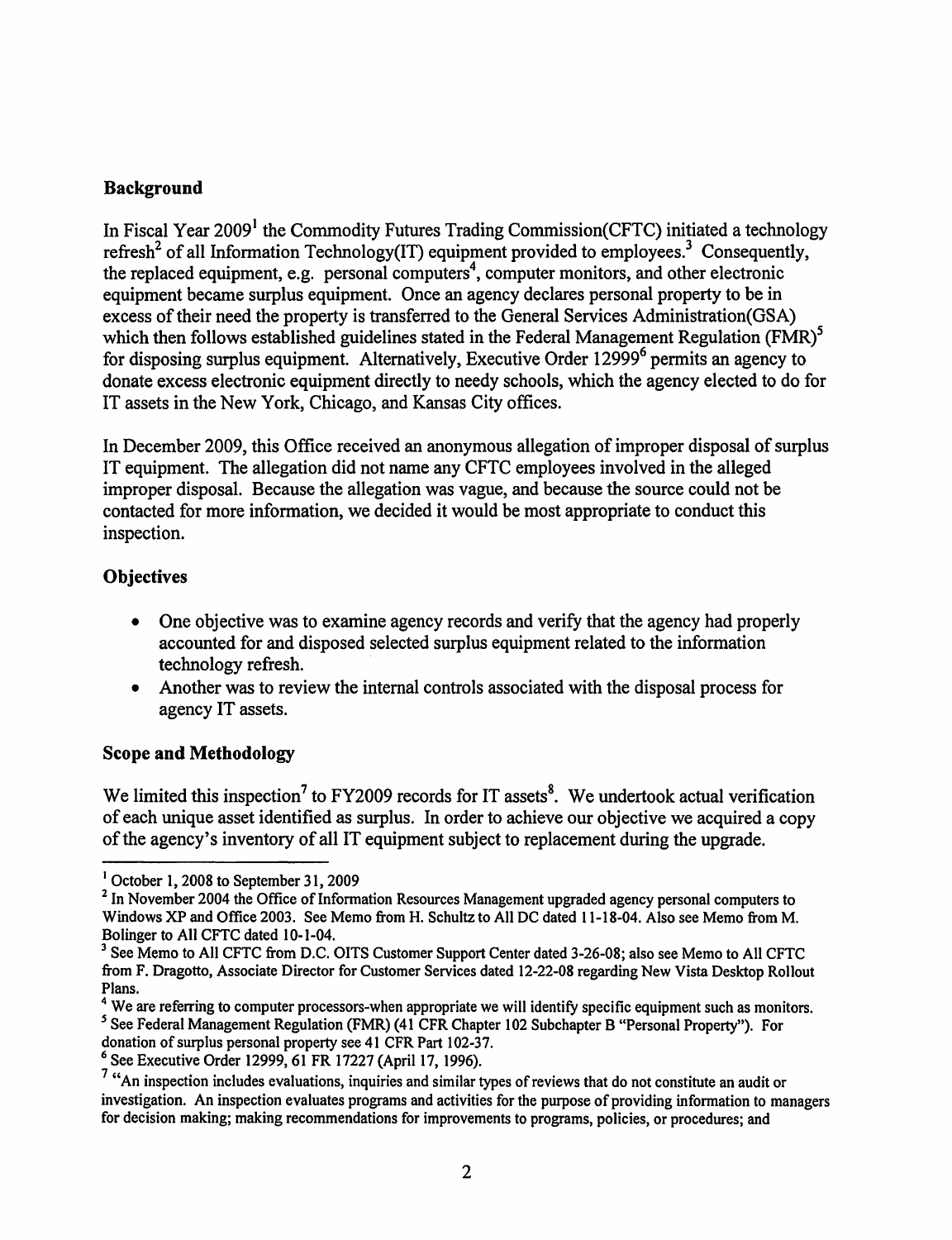Operationally, the Office of Information Technology (OITS) identifies and replaces all IT equipment subject to this technology refresh and then transfers the surplus equipment to the Office of Management Services (OMO). OMO is then charged with disposing the surplus equipment. During FY2009 OMO transferred all surplus equipment located in the headquarters office to the GSA. Consequently, we obtained from GSA a listing of all equipment received from CFTC. For donated equipment to needy schools we contacted<sup>9</sup> the schools designated to receive the surplused asset. In order to verify the accuracy of each list we contacted the individual who acknowledged receiving the IT equipment. We cross checked each asset listed in the different lists to its final destination.

#### Results

For FY2009 CFTC surplused 1219 information technology assets. These assets consisted of personal computers, monitors, laptops, servers, scanners, printers, switches, enclosures, and miscellaneous IT items.

We examined transfer data for 1196 IT assets consisting of personal computers, laptops, servers, and enclosures(we did not examine surplused personal communication devices such as Blackberry smartphones). These items were located in 4 different offices of the agency and were transferred to the GSA and several educational entities that met requirements of Executive Order 12999.

We were able to account<sup>10</sup> for  $1184^{11}$  items or 99% of the selected sample of surplus assets. All 11 items<sup>12</sup> not verified as disposed were initially recognized as CFTC assets and it appears that these assets were disposed of, but documentation was not completed or retained. For valuing these assets the GSA relies on acqisition cost for these items. That cost, as determined by GSA, was slightly more than \$1.6 million dollars. However, CFTC had fully depreciated these assets to a current value of zero.

The Government Accountability Office's *Standards/or Internal Controls in the Federal Government*<sup>13</sup> (GAO Standards) state that duties and responsibilities for authorizing, processing, recording, and reviewing transactions should be separated among individuals.

identifying where administrative action may be necessary." (See Quality Standards for Inspections January 2005 page i)

<sup>&</sup>lt;sup>8</sup> Smaller dollar value peripheral equipment such as: PC stands, keyboard trays, speakers, cables, and docking stations were not verified.

<sup>&</sup>lt;sup>9</sup> GSA was the official donor of the equipment. In the regional offices the schools picked up the equipment from the regional office. Therefore we decided to contact the schools by phone and some did not respond to the inquiry. The schools are not obliged to respond since the former CFTC computers were donated by the GSA.

<sup>&</sup>lt;sup>10</sup> We directly contacted the designated recipients of each individual asset to verify that they actually received the surplus equipment.

 $11$  Not including one duplicate asset which resulted in reducing our tally from 1185 to 1184.

<sup>12</sup> Total items count is 1196 which consist of 1184 verified+11 not verified and 1 item counted twice.

<sup>&</sup>lt;sup>13</sup> GAO/AIMD-00-21.3.1 Standards for Internal Control in the Federal Government (11/99) page 14